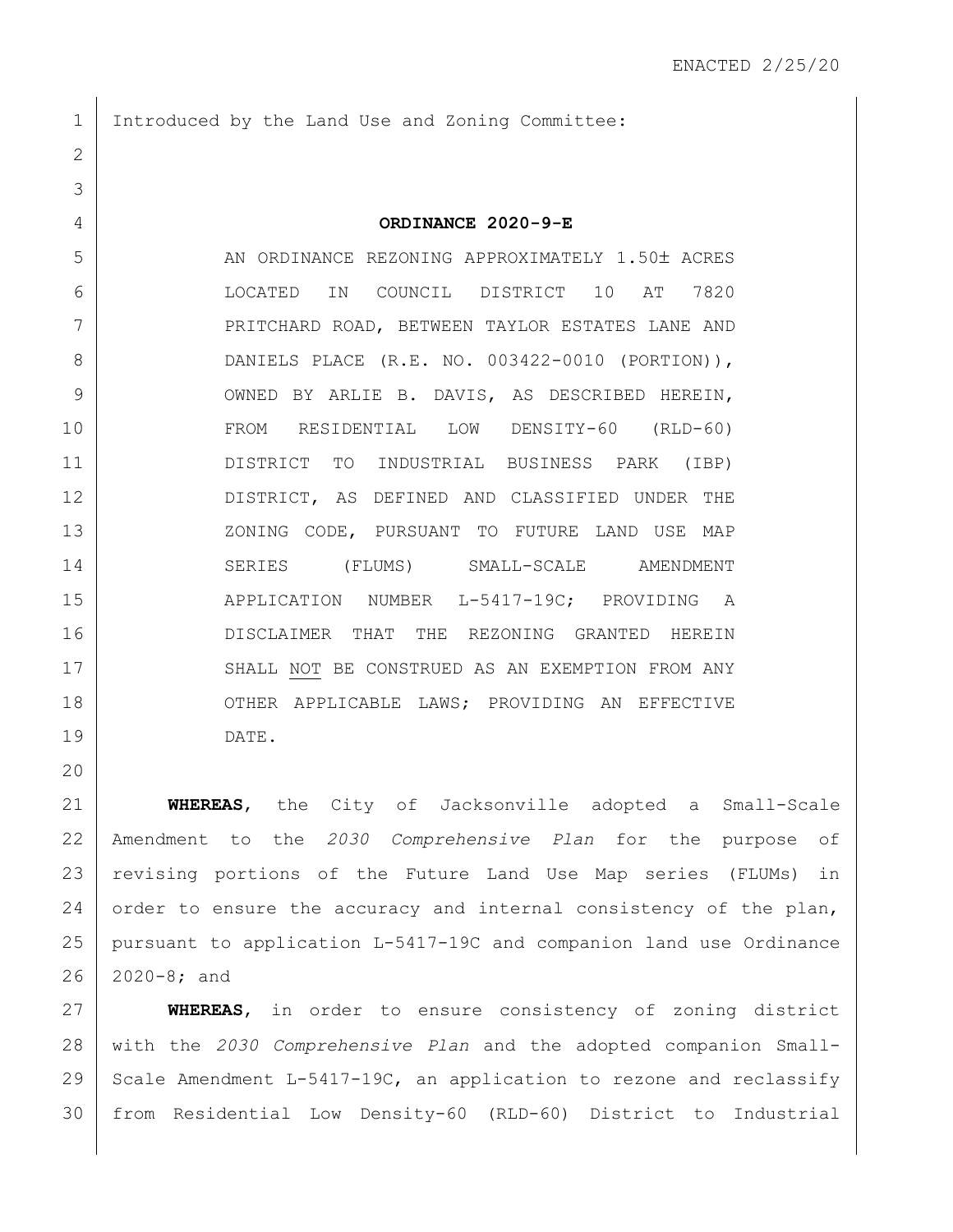1 | Business Park (IBP) District was filed by Jennifer C. Rhoden, on 2 behalf of the owner of approximately  $1.50<sup>±</sup>$  acres of certain real 3 property in Council District 10, as more particularly described in 4 Section 1; and

 **WHEREAS**, the Planning and Development Department, in order to ensure consistency of this zoning district with the *2030 Comprehensive Plan*, has considered the rezoning and has rendered an 8 advisory opinion; and

9 **WHEREAS**, the Planning Commission has considered the 10 application and has rendered an advisory opinion; and

11 **WHEREAS**, the Land Use and Zoning (LUZ) Committee, after due 12 notice, held a public hearing and made its recommendation to the 13 Council; and

14 **WHEREAS**, the City Council, after due notice, held a public 15 | hearing, and taking into consideration the above recommendations as 16 well as all oral and written comments received during the public 17 | hearings, the Council finds that such rezoning is consistent with 18 the *2030 Comprehensive Plan* adopted under the comprehensive 19 planning ordinance for future development of the City of 20 Jacksonville; now, therefore

21 **BE IT ORDAINED** by the Council of the City of Jacksonville:

 **Section 1. Subject Property Location and Description.** The 23 | approximately  $1.50\pm$  acres (R.E. No. 003422-0010 (portion)) are located in Council District 10, at 7820 Pritchard Road, between Taylor Estates Lane and Daniels Place, as more particularly described in **Exhibit 1**, dated November 14, 2019, and graphically depicted in **Exhibit 2**, both of which are **attached hereto** and 28 incorporated herein by this reference (Subject Property).

29 **Section 2. Owner and Applicant Description.** The Subject 30 Property is owned by Arlie B. Davis. The applicant is Jennifer C. 31 Rhoden, 3840 Magill Road, Jacksonville, Florida 32220; (904) 868-

 $- 2 -$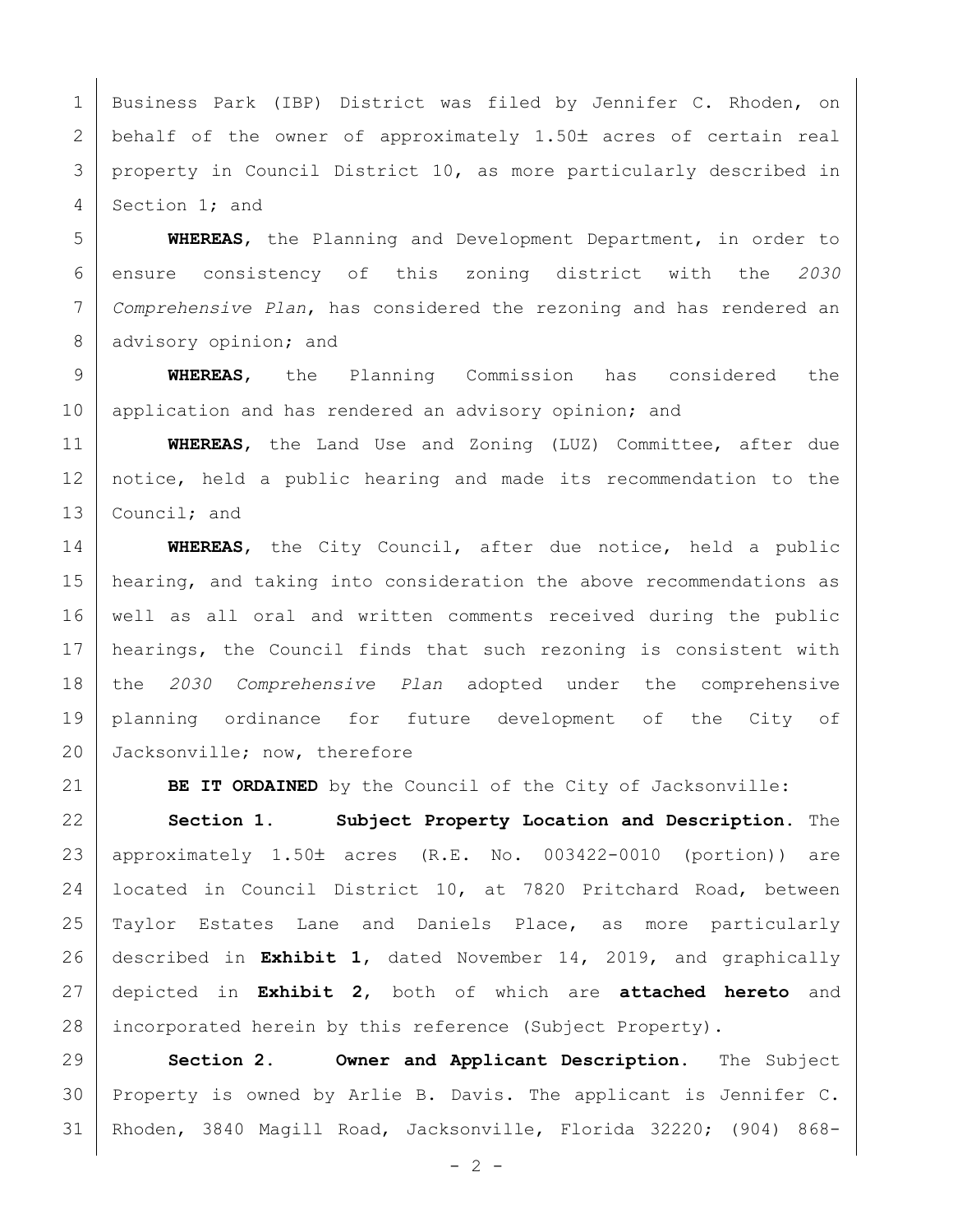1 6586.

 **Section 3. Property Rezoned.** The Subject Property, pursuant to adopted companion Small-Scale Amendment Application L- 5417-19C, is hereby rezoned and reclassified from Residential Low Density-60 (RLD-60) District to Industrial Business Park (IBP) District.

7 **Section 4. Contingency.** This rezoning shall not become 8 | effective until 31 days after adoption of the companion Small-Scale 9 | Amendment; and further provided that if the companion Small-Scale 10 | Amendment is challenged by the state land planning agency, this 11 | rezoning shall not become effective until the state land planning 12 agency or the Administration Commission issues a final order 13 determining the companion Small-Scale Amendment is in compliance 14 with Chapter 163, *Florida Statutes.*

15 **Section 5. Disclaimer.** The rezoning granted herein 16 shall **not** be construed as an exemption from any other applicable 17 | local, state, or federal laws, regulations, requirements, permits 18 or approvals. All other applicable local, state or federal permits 19 or approvals shall be obtained before commencement of the 20 development or use and issuance of this rezoning is based upon 21 acknowledgement, representation and confirmation made by the 22 | applicant(s), owner(s), developer(s) and/or any authorized agent(s) 23 or designee(s) that the subject business, development and/or use 24 will be operated in strict compliance with all laws. Issuance of 25 this rezoning does **not** approve, promote or condone any practice or 26 act that is prohibited or restricted by any federal, state or local 27 laws.

 **Section 6. Effective Date.** The enactment of this Ordinance shall be deemed to constitute a quasi-judicial action of 30 the City Council and shall become effective upon signature by the Council President and the Council Secretary.

- 3 -